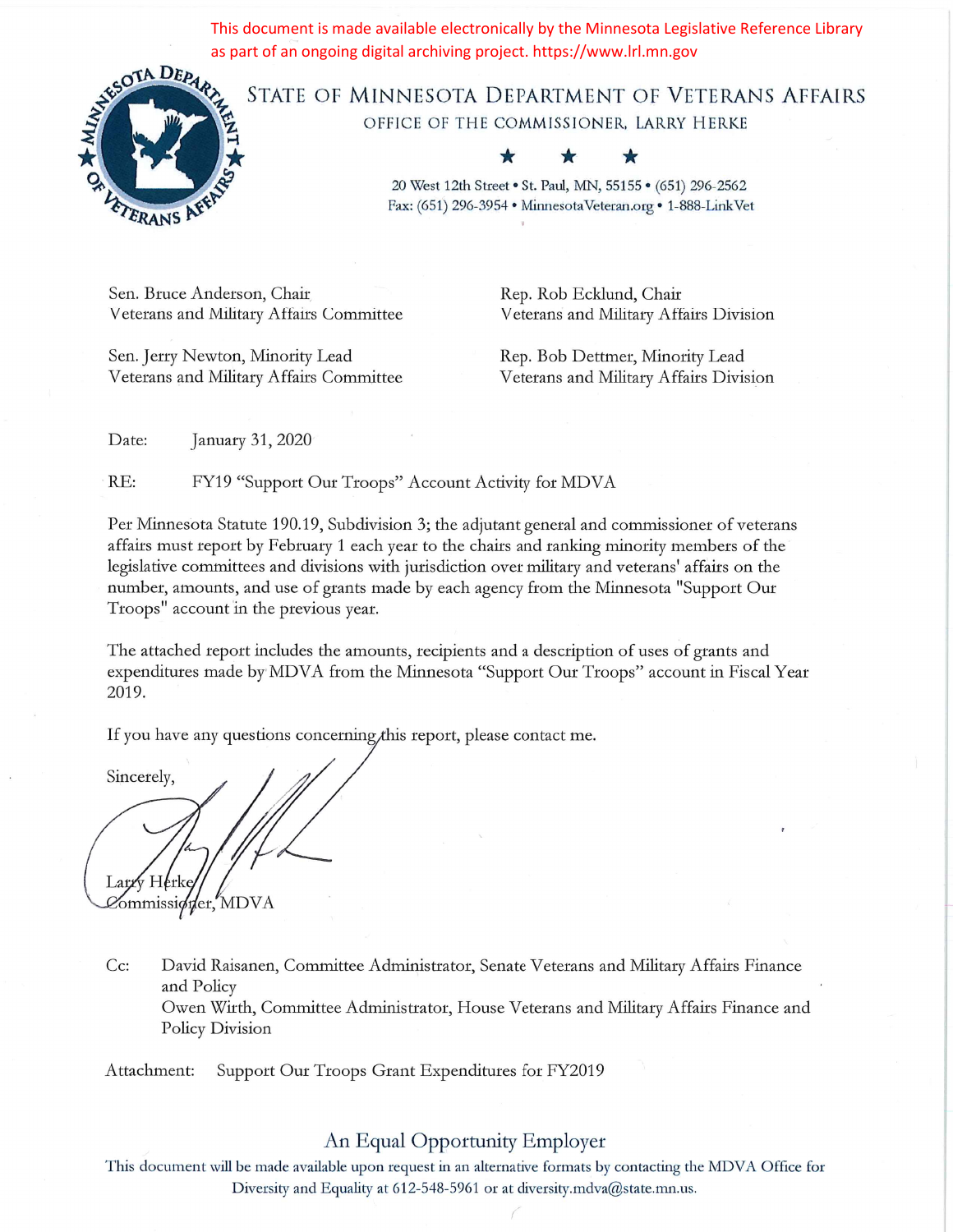## **Minnesota Department of Veterans Affairs Support Our Troops Grant Expenditures for FY2019**

**\$173,508 ‐ Veterans Service Organizations** – Grants to the American Legion, VFW, Vietnam Veterans of America, Paralyzed Veterans of America, Military Order of the Purple Heart and the Disabled American Veterans. Funds were used to support the assistance provided to veterans and their families by Congressionally Chartered Veterans Service Organizations. These SOT grants supplement grant funding of \$353,000 that is provided pursuant to Minnesota Laws 2017, 1<sup>st</sup> Special Session, Chapter 4, Article 1, Section 38, Subdivision 2.

**\$45,025 – American Legion "100 Year Convention" –** Funds used to promote and enhance the American Legion's 100<sup>th</sup> National Convention in Minneapolis, MN in August 2018. *\$74,000 grant was executed In FY2018 with \$28,974 of expenditures. The balance was expended in FY2019.*

**\$78,335 – AMVET's "Veteran's Hall"–** Purchased and installed state‐of‐art conferencing equipment, conference hall chairs and tables in the Minnesota Veteran Service Building to enable Minnesota Veteran Service Organizations to conduct trainings and disseminate information to its members. *Grant was executed in FY2018 with grant expenditures occurring in FY2019.*

**\$73,027– DAV "SE Minnesota Transportation Program" –** Enabled DAV to expand their transportation program by supplementing the salary of a DAV Transportation Coordinator, along with the purchase of two new vans for the southeast portion of the state. *Grant was executed in FY2018 for \$87,408 with expenditures occurring in FY2019 and the balance in FY2020.*

**\$2,820– Eagle Group of Minnesota – "Battle Buddy"** ‐ Expand "Battle Buddy" program to multiple twin city locations including Cargill. \$18,000 *grant was executed in FY2019 with grant expenditures of \$2,820 occurring in FY2019, with the remaining balance expected to be expended in FY2020.*

**\$13,684 – Every 3rd Saturday ‐ "Veteran Case Management" –** Provides case management assistance to veterans and their family members who are either currently in crisis or who have made recent positive changes in their life, such as exiting homelessness, or completing a mental health or a substance abuse program. *Grant was executed in FY2018 for \$50,000 with grant expenditures occurring in FY2019 of \$13,684, with the remaining balance expected to be expended in FY2020.*

**\$37,500 – Freedom Flight Inc. "Wheelchair Accessible Hot Air Balloon Basket" –** For the purchase of a mobility impaired/accessible hot air balloon basket, trailer, and other related equipment. *Grant was executed in FY2018 with grant expenditures occurring in FY2019.*

**\$50,000 –Honor Flight Twin Cities – "Honor Flight Twin Cities"** ‐ Fly America's WWII, Korean War Veterans as well as terminally ill Vietnam Veteran to Washington DC to visit those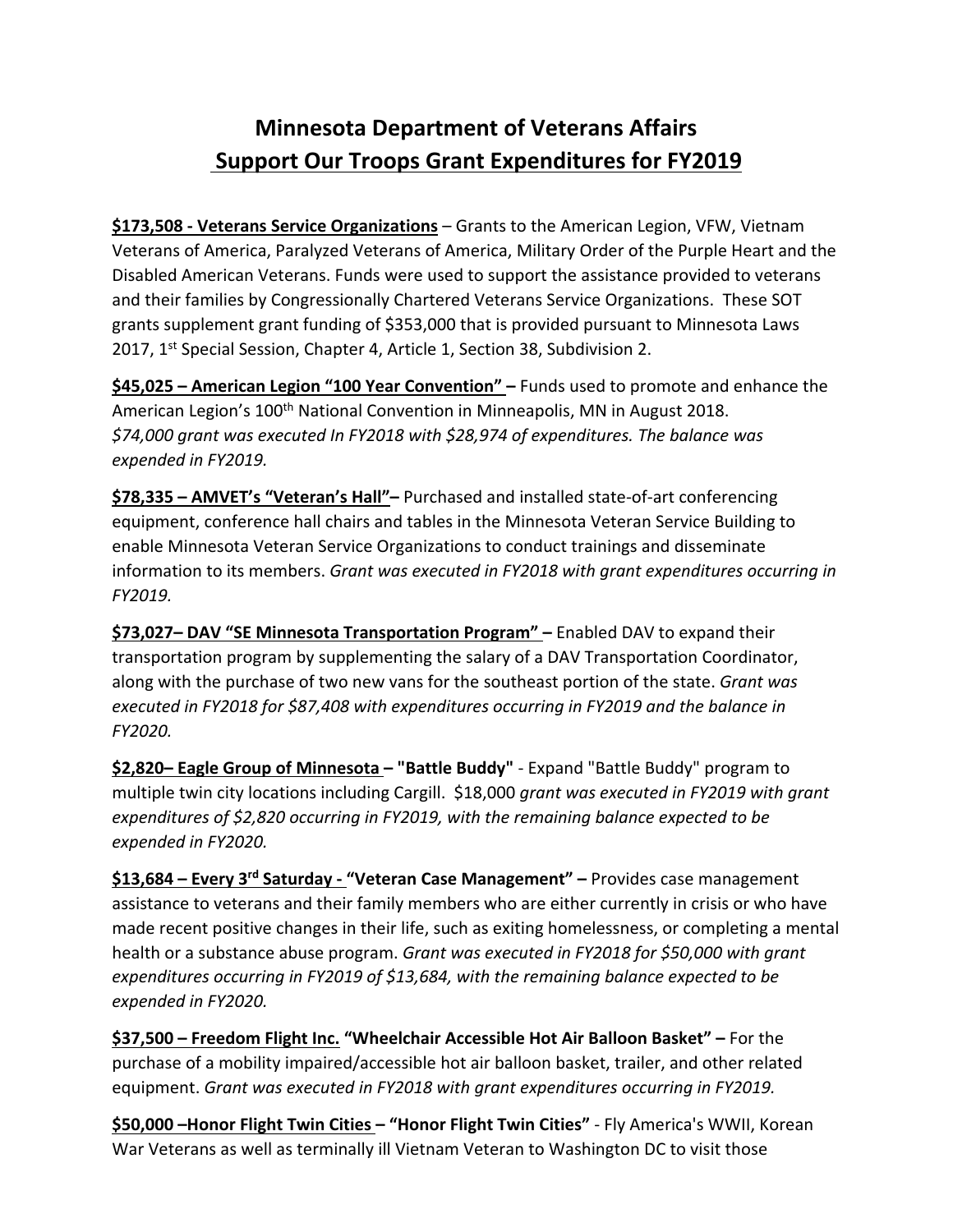memorials dedicated to honor the service and sacrifices of themselves and their friends. *Grant was executed and expended in FY2019.*

**\$100,000 – Leech Lake Band of Ojibwe "Wheelchair Accessible Van" –** For the procurement and operation of a handicapped accessible van to transport wheelchair bound veterans and other veterans to various US Department of Veterans Affairs medical facilities. *Grant was executed in FY2018 with grant expenditures occurring in FY2019.*

**\$1,176 – Lutheran Social Services** ‐ for behavioral health, housing, and financial counseling services provided to MN Veterans throughout MN by Lutheran Social Services and third‐party network providers. *Additional services contracted in FY19 for \$135,000 with additional amount needed for services in FY19 of \$1,176.*

**\$13,150 – Lutheran Social Services "Veteran Respite Services" –** Provide in‐house counseling, consultation and coaching for immediate family members caring for veterans and/or veterans caring for their family members. *Grant was executed in FY2017 for \$45,000 with \$3,538 of grant expenditures occurring in FY2018. \$13,150 was expended in FY2019 with balance of \$28,313 refunded.*

**\$19,000 – Middle River Veterans Outdoors – "Tracked Wheelchair"** Provide differently‐abled veterans (and/or family members) fishing and hunting outdoor experiences with the aid of a "tracked wheelchair". *Grant was executed in FY2019 for \$20,000 with grant expenditures occurring in FY2019 of \$19,000, with the remaining \$1,000 balance expected to be expended in FY2020.*

**\$10,000 – State Employee Veteran Summit –** Support to MMB and DNR in holding a one‐day state employee veterans' summit. The goal of the summit was not just connecting veterans to services, but to also focus on transferring their skills into state government. Minnesota has about 3,000 veterans working in state government.*Cost of venue space for the event held at the Riverside convention center in St. Paul on September 13, 2018.*

**\$30,087– Nightware – "VA Clinical Trial"** – Conduct VA Clinical Trial of digital ‐therapeutic program (iWatches) designed to interrupt nightmares and other disrupted sleep disorders. *Grant was executed in FY2019 for \$100,000 with \$30,087 of grant expenditures occurring in FY2019 with balance expected to be expended in FY2020.* 

**\$74,016 – NW Technical College "LinkVet" ‐** to support MDVA service contract with NW Technical College, which provides staff and support services for LinkVet (1‐888‐LinkVet or https://linkvet.custhelp.com) the veteran's resource and referral system.

**\$35,000 – Paralyzed Veterans of America "Wheelchair Games II" –** Travel & lodging expenses for participation in National Wheelchair Games. *\$35,000 grant was executed in FY2018 with expenditures occurring in FY2019.*